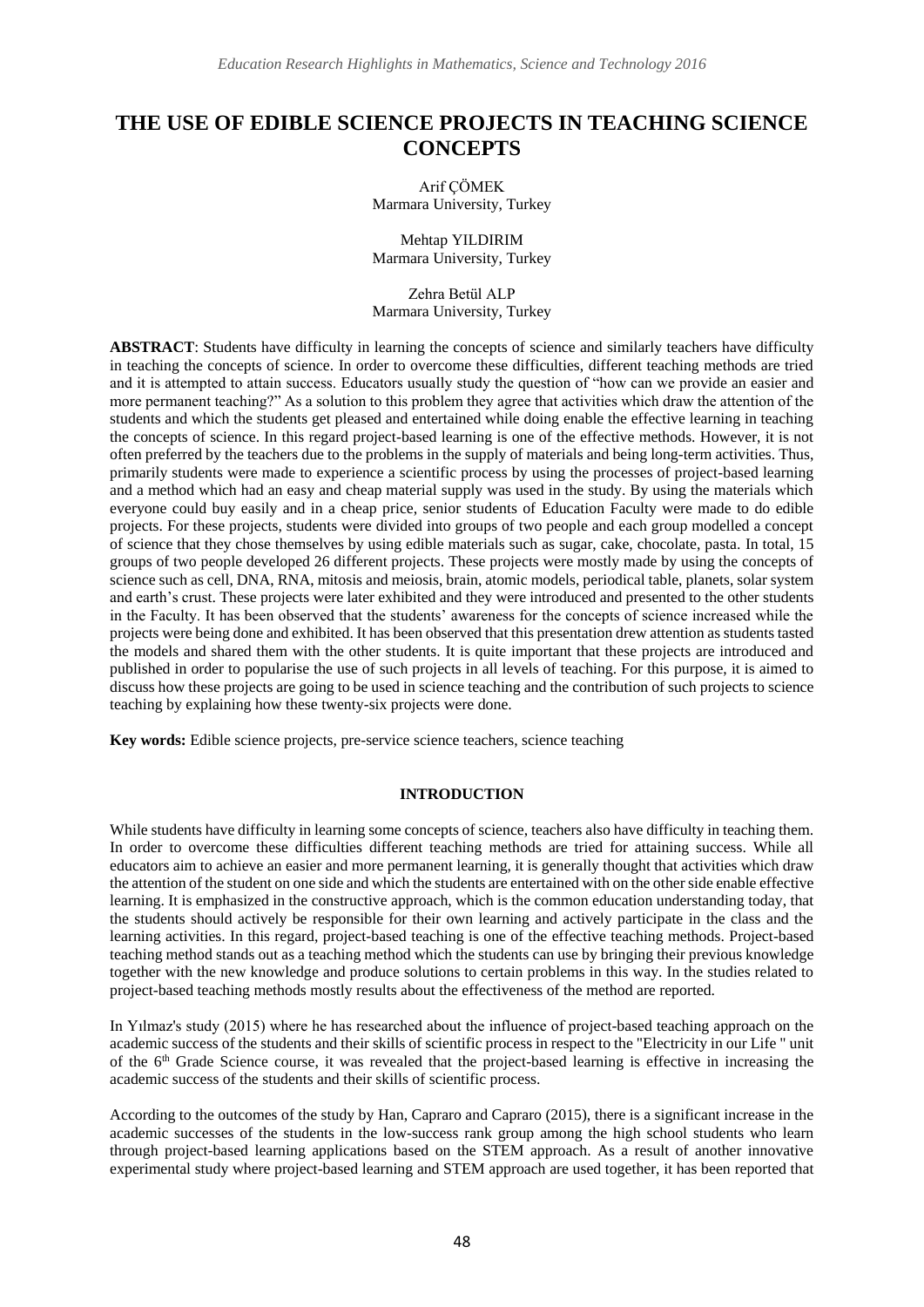there has been a positive change in the attitudes of the students following the 5 weeks-long implementations (Tseng, Chang, Lou and Chen, 2013).

Moreover, it has been indicated that project-based learning eases the learning of the subject, encourages the students for researching, and contributes to building the cause and effect relation between the learned subjects and daily life problems, to making researches, to forming their knowledge on their own and in short to a more effective and meaningful learning (Erdoğan, 2012). Similarly, according to the results of an experimental study where the effectiveness of the project-based learning method on the subject of genetics is examined, project-based learning method has a positive effect on success, attitude and permanent learning in Science course (Keser, 2008).

On the other hand, according to the results of various studies where the effect of project-based learning method on environmental education, project-based learning method has a positive impact on students' learning, expressing, and attaining general knowledge of the concepts related to the environment (Morgil, Yılmaz and Cingör, 2002; Yavuz, 2006; Erdoğan, 2007).

Hung, Hwang and Huang (2012) indicate in their experimental study of determining the impact of project-based digital storytelling that the success of the students, their motivations for learning and their problem-solving skills have increased. They also point out that project-based learning could be effective in increasing the interactions among the students and giving them more opportunities of learning (David, 2008).

Moreover, 2013 Science Course Teaching Program carries the vision of "bringing up all students as science literate individuals". For this reason, the people to be educated in the program are expected to be individuals who determine the problems, seek for and questions the solution ways, take right decisions for the solutions that they have found and have self-confidence on themselves as they solve the problems. All these require to own knowledge, skills, positive attitude, perception and values about science. Many methods are used to obtain this goal. One of these methods is to produce and present projects about science. While the project is being implemented scientific method is used and the student drives conclusions as to how to solve a problem. However, it is not often preferred by the teachers because of the problems in the material supply and for being long-term studies. When the body of literature is examined, it is observed that there are various problems about project producing and that the teachers avoid using this method due to these problems. According to Çelik (2003) the problems related to project producing are the teacher, the program, student-centred administration and supervision problems and physical condition problems (Pektaş, Çelik and Köse, 2009). In this project, it is attempted to introduce the projects related to the scientific concepts produced from edible ingredients as a project which the students and the teacher will want to eagerly implement and doesn't require significant budget and time for finding the material and implementing the project. In this regard, edible science projects produced with the project-based learning method are examined in this study.

#### **METHOD**

Concretisation using project processes from edible ingredients is targeted in this study. For this target, edible project samples are implemented on Science Education students from a government university in Teaching Technologies and Material Design class and these projects have been displayed.

ADDIE model from teaching design models has been used in the implementation of this study. ADDIE design model which is one of the anonymous models consists of analysis, development, application and assessment stages (Şimşek, 2009). Assessment possibility which is available in each of the stages in ADDIE model makes room for correction and fulfilment of mistakes and insufficiencies noticed in the process.

#### *Sample*

The study group is consisted of 4 male and 26 female senior students studying in the department of Science Education at a government university in Istanbul. These students have studied in pair groups. A total of 15 project groups has been formed.

#### *Study Process*

The study has been implemented in 2015-2016 fall term. Teaching Method and Material Design is a course taught in the last grade of Science Education department. This course taught by researchers consists of three stages. The course is taught under the titles of preparing and using classical course material in teaching, using technology in teaching and developing projects in teaching. For the third stage of the course the students are given a theoretical lesson about producing science project on scientific concepts and project-based teaching during two hours-lesson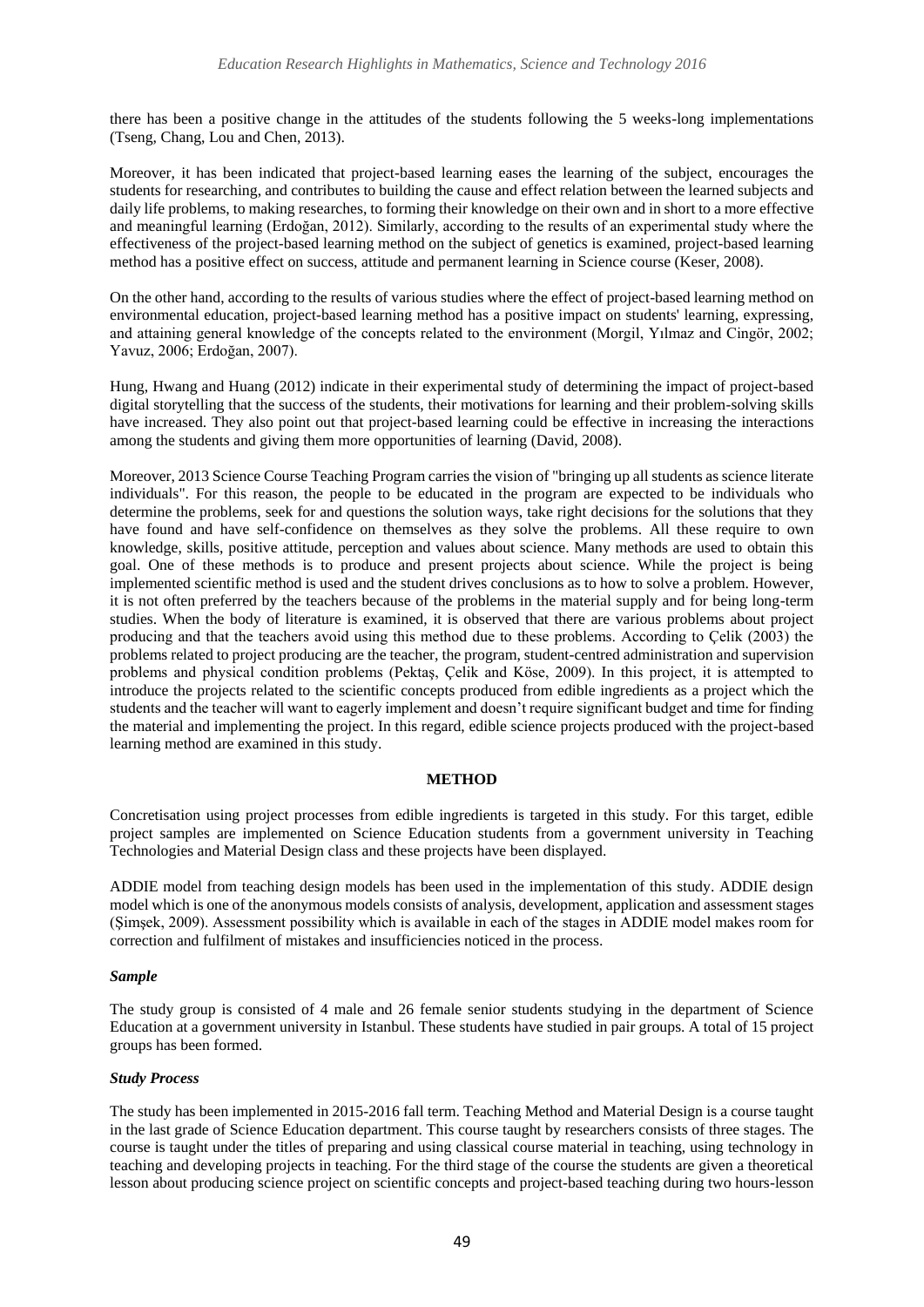in the beginning of the term. In this study, teacher candidates have prepared science projects related to basic science topics by using completely edible ingredients. The aim in these projects has been determined as concretisation of especially the scientific concepts with which the students have difficulty in comprehending with the use of project processes within the teaching methods and material design class. In the analysis stage of ADDIE Model, the teacher candidates primarily searched about on which topics they can prepare a model/project from the topics that the primary school students have difficulty in comprehending and what they would need for preparing this model/project. In the design stage, they have prepared their projects by using completely edible ingredients. In the development stage, teaching faculty members have given feedback to the students about the insufficient and wrong parts of their projects following the pre-assessment and the projects are made to be more complete in their final forms. In the application stage, the projects have been displayed in the faculty and the opinions of teacher candidates and faculty members from both the science education department and other departments have been asked. In the assessment stage these opinions have been examined and final improvements on the projects have been planned. In the study the introduction and dissemination of these exhibited projects are targeted. Table 1 shows the project-producing process and timing.

| Table 1. Project producing process and timing |  |  |  |  |  |
|-----------------------------------------------|--|--|--|--|--|
|-----------------------------------------------|--|--|--|--|--|

| <b>Time</b>                   | Work                                                                           |
|-------------------------------|--------------------------------------------------------------------------------|
| $1st$ and $2nd$ Weeks         | Theoretical presentation of project-based teaching and project producing steps |
| $3rd$ Week                    | A sample project presentation                                                  |
| $4th$ Week                    | Determination and submission of project suggestions                            |
| $5th$ Week                    | Assessment and Admission of project suggestions                                |
| $6th$ , $7th$ and $8th$ Weeks | Researches about the project and studies on its production                     |
| $9th$ Week                    | Experiment of the production of the projects and their display (pilot work)    |
| $10^{th}$ Week                | Presentation and Exhibition of the projects                                    |

Each group has prepared different numbers of projects according to the difficulty level of their projects. The following Table 2 shows the names and the fields of the selected projects.

| Group   | <b>Table 2.</b> 1 folco groups and subjects<br><b>Project Name</b> | <b>Project Field</b> |
|---------|--------------------------------------------------------------------|----------------------|
| Group 1 | Plant Cell Model                                                   |                      |
|         | Skin Layers Model                                                  | <b>Biology</b>       |
| Group 2 | German Cake Experiencing<br>Meiosis                                | <b>Biology</b>       |

**Table 2. Project groups and subjects**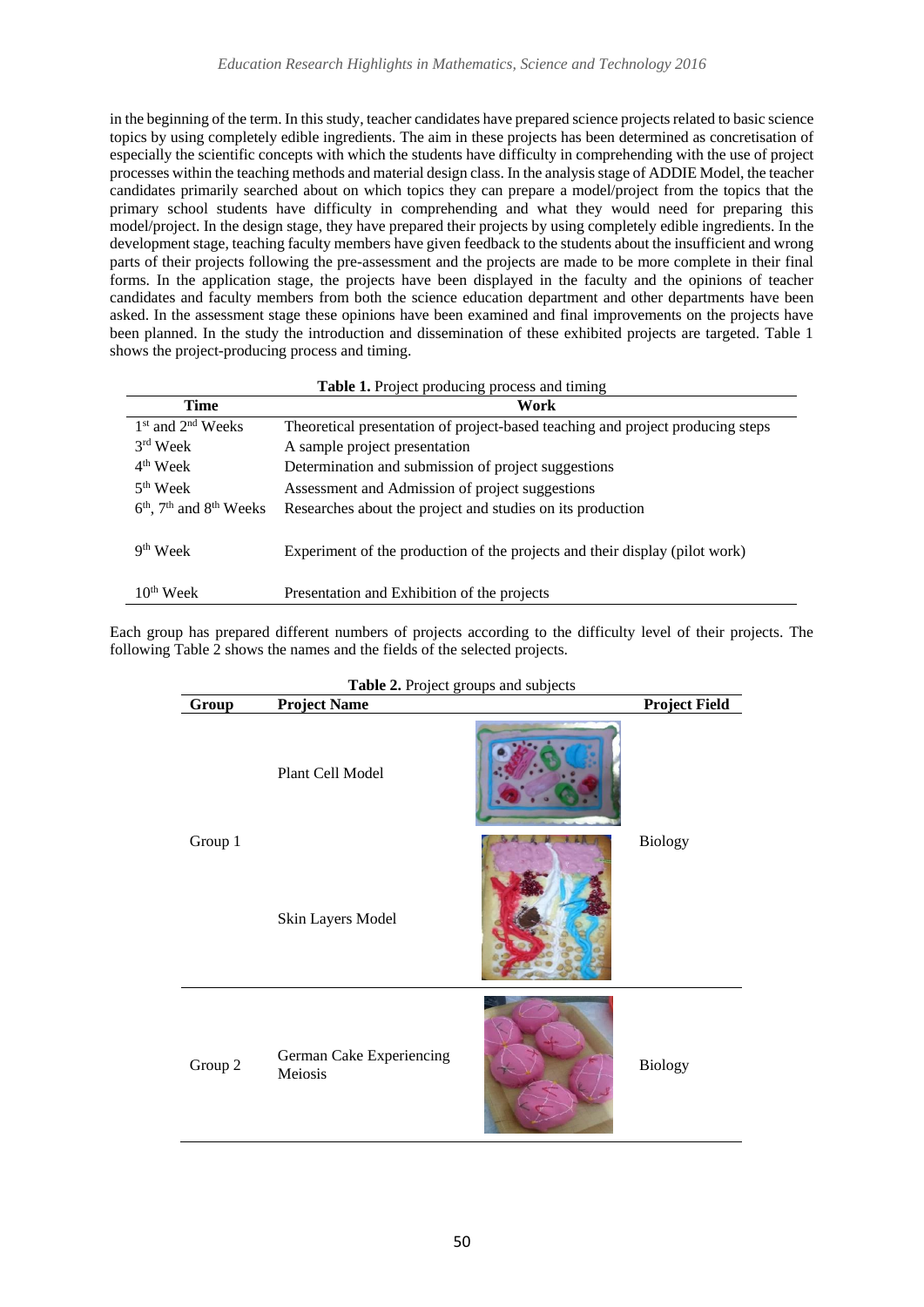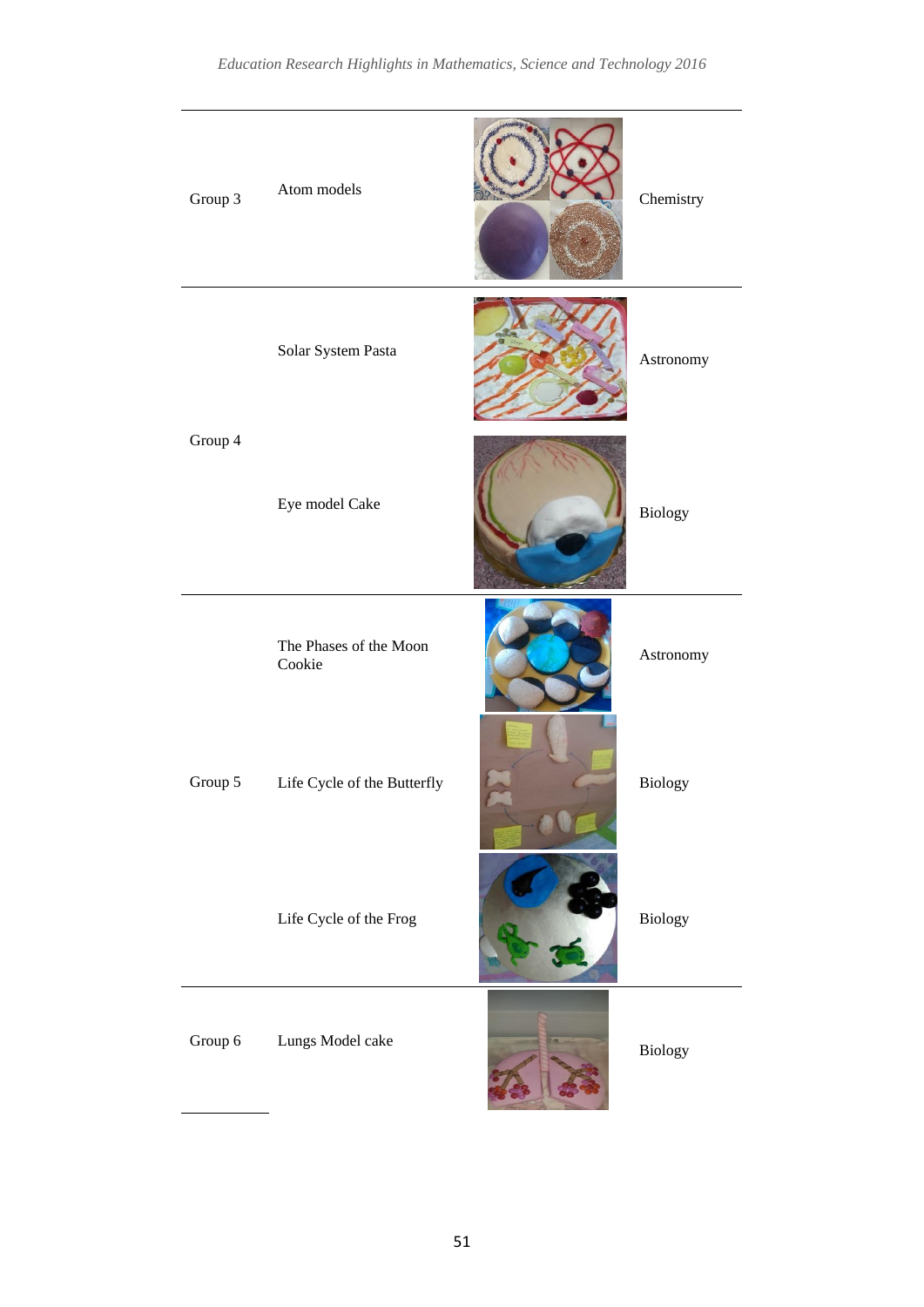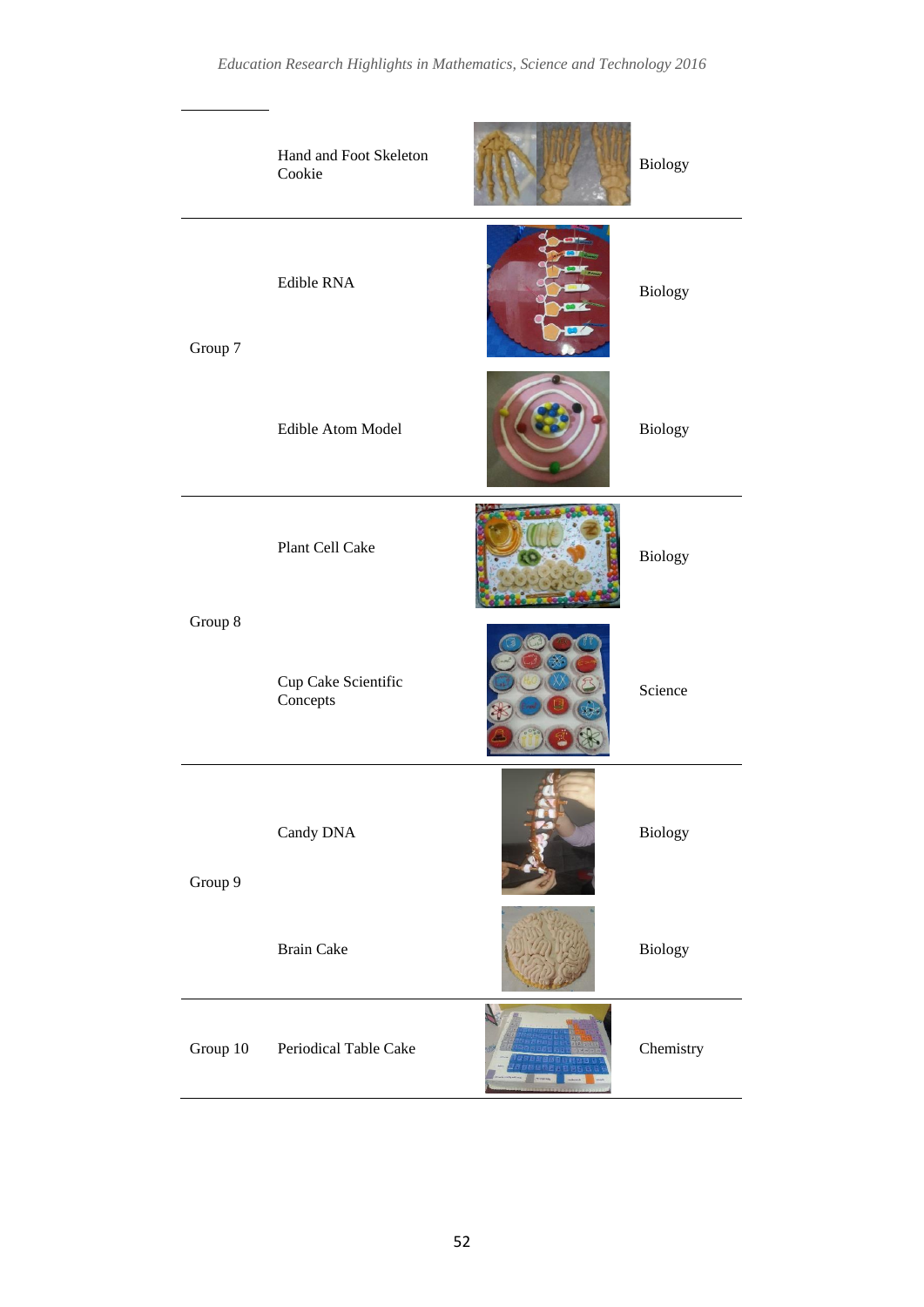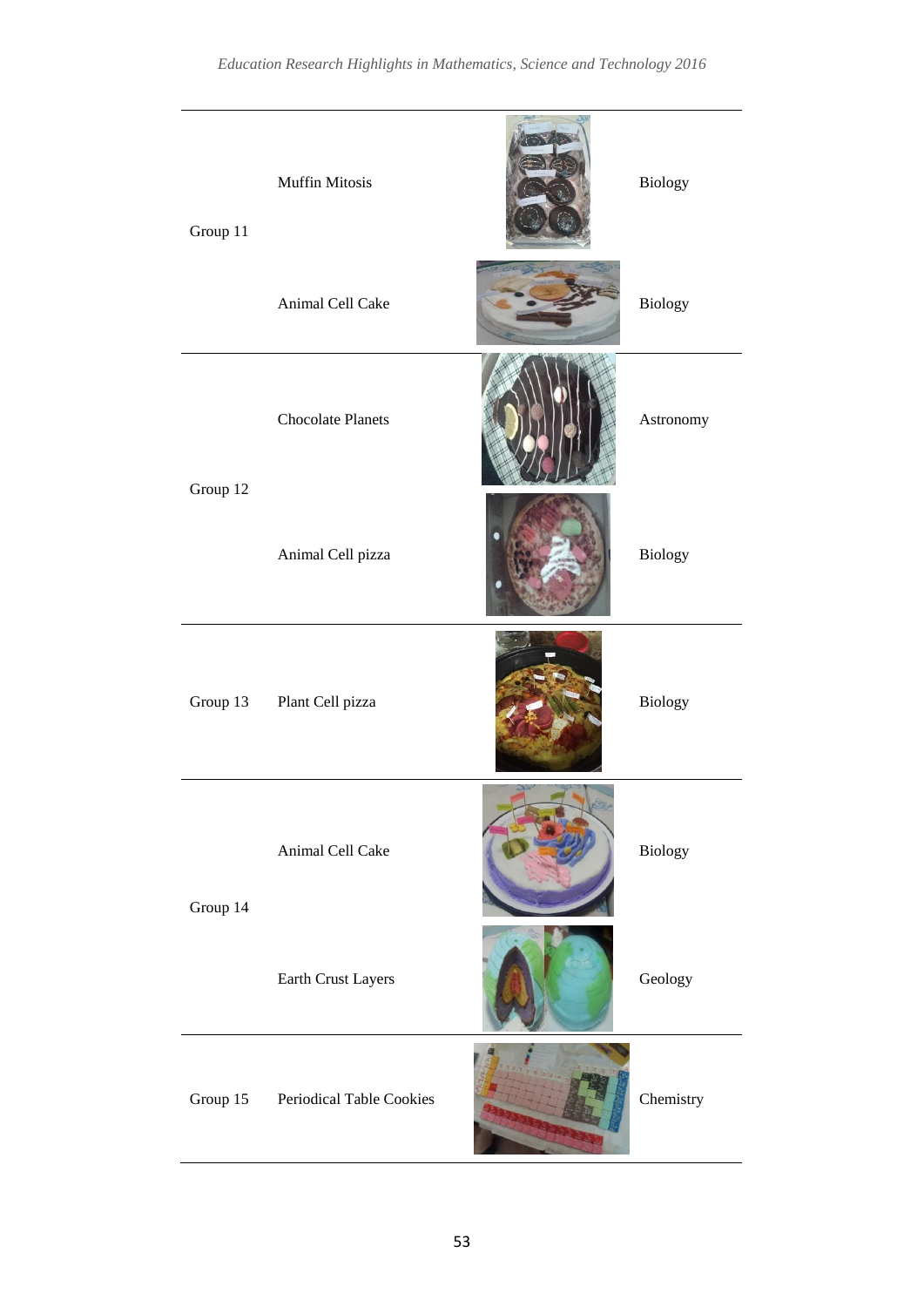Three of the projects are explained in detail below and their purposes are given.

**Example 1**

**Project Field:** Science (Chemistry)

**Project Name:** Periodical Table

Problem: How to prepare a periodical table model which would arouse interest and curiosity in middle-school students?

**Hypotheses:** Periodical table model which would arouse interest and curiosity in middle-school students can be prepared as edible cookies.

Purpose: Modelling the periodical table by using edible ingredients.

## **Preparing the Periodical Table Cookie**

**Ingredients:** 1 pack of margarine, 2 tea glasses of olive oil, 2 packs of vanilla, 1/2 pack of cooking powder, 2 water glasses of starch, 2 tea glasses of powdered sugar, cinnamon, flour, sugar paste, decoration.

**Preparation:** The ingredients are added in order and a soft dough is made out of them. The margarine is used in the room temperature without being melted. The flour should be added until a soft and not sticky dough is obtained. As the dough, can easily disintegrate, the dough is spread in square forms instead of using moulds. The cookies are put in the oven tray covered with baking paper and they are baked for 25 minutes in the oven set to 180 degrees beforehand. The cookies are removed from the oven when white before turning red. The cookies are coloured by using different colour sugar paste for each group in the periodical table. The sugar paste is spread and cut in the cookie size and put on the cookies. The decorations are left in the warm water for some time. The symbol, name and mass and atom numbers of the elements in the periodical table are written on the cookies and put in row as in the periodical table on a table.

**Tips:** The butter should be in room temperature while the cookie is being prepared. The cookie can be flavoured with cinnamon etc. The cookies should not be baked more than needed. For sticking the sugar paste on the cookie, honey, water or jam can be used.



## **Example 2**

**Project Field:** Science (Biology)

**Project Name:** Plant Cell Model

**Problem:** How to prepare plant cell organelles from edible ingredients which would arouse interest and curiosity in middle-school students?

**Hypotheses:** Plant cell and organelles which would arouse interest and curiosity in middle-school students can be prepared from cake and fruits as edible ingredients.

Purpose: Preparing edible Plant Cell and organelles.

## **Preparing the Plant Cell as a Cake**

**Ingredients:** 2 packs of pudding, 1 kiwi, 2 litres of milk, 1 potato, 1 pack of whipped cream, chocolate pieces, 3 packs of petite-beurre biscuit, bonbon, 1 orange, 1 apple, 1 banana, rectangular glass pot.

**Preparation:** Firstly 2 packs of pudding and 1 litre of milk are put in a middle-sized pot and are boiled. After the pudding is ready, the biscuits are lined in the glass pot and pudding is poured on the biscuits. The same process is applied for the desired number of layers. Pre-prepared whipped cream in the fridge is poured on the cake and spread. The organelles are formed using the remaining ingredients. The chloroplast is made of kiwi, the cell is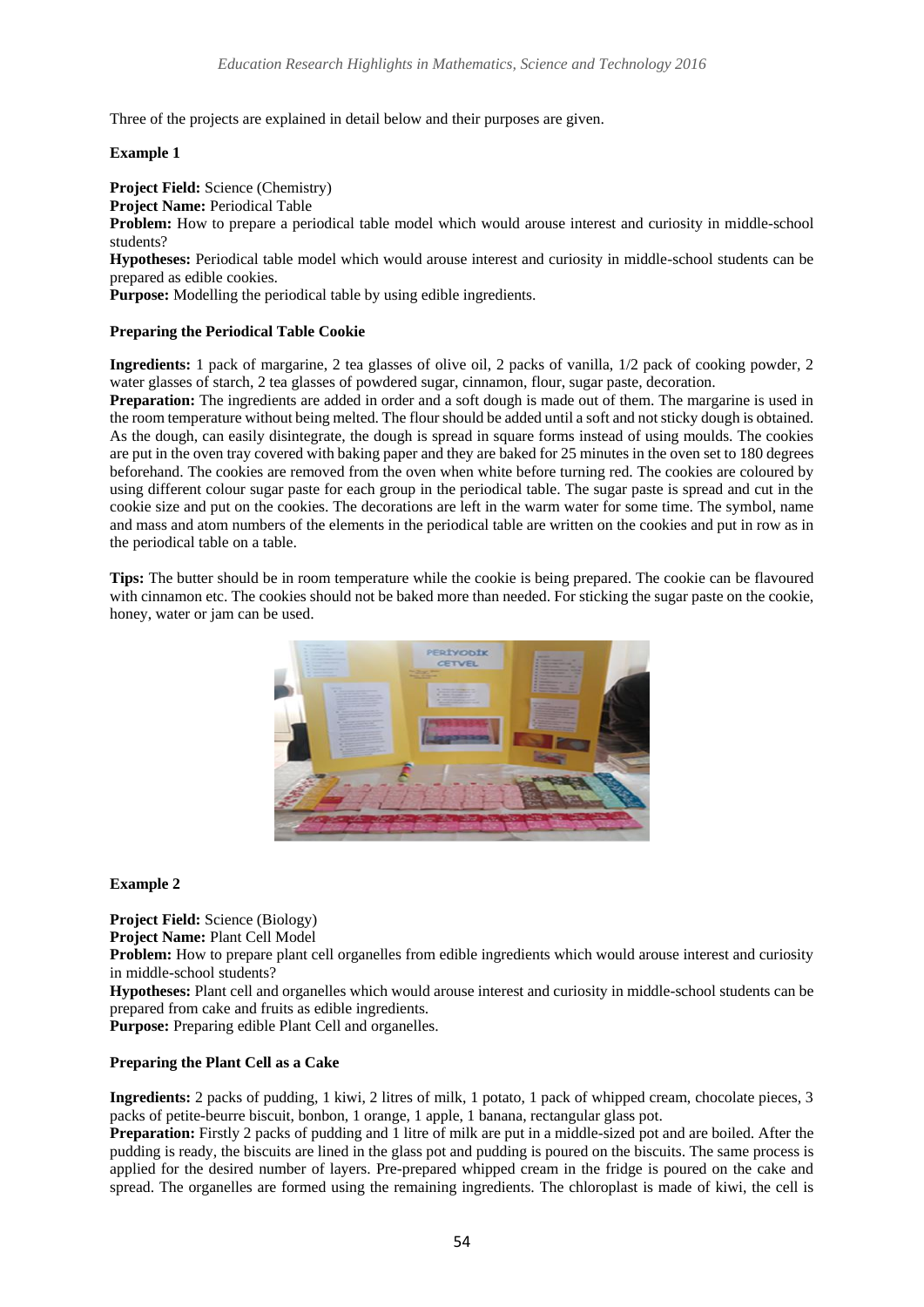made of orange, the endoplasmic reticulum is made of orange peel, cell wall and membrane are made of bonbon candies, golgi apparatus is made of apple, mitochondria is made of potato, peroxisome is made of mandarin, ribosomes are made of chickpeas and vacuole is made of banana.

**Tips:** If you prepare the cake and keep it in the fridge one day before serving, the pudding and the whipped cream will have a more beautiful appearance. For the fruits, not to get dry and change their colour, their contact with air should be eliminated. Stretch film can be used for this purpose. The bonibon and fruits on the cake should be placed as late as possible before serving the cake. For not to confuse which fruit represents which organelle their names can be written on them with the help of a toothpick.



## **Example 3**

**Project Field:** Science (Astronomy)

**Project Name:** Solar System

Problem: How to prepare solar system from edible ingredients which would arouse interest and curiosity in middle-school students?

**Hypotheses:** Solar system which would arouse interest and curiosity in middle-school students can be prepared from pasta as edible ingredient.

**Purpose:** Preparing an edible solar system.

## **Preparing Solar System with Pasta**

**Ingredients:** Boiled pasta, cucumber pickles, peas, carrot and potato garniture, boiled corns. Boiled potato, carrot, radish, boiled beet, green pepper, red pepper, yoghurt.

**Preparation:** Firstly, the pasta is boiled. Garniture, corns and pickles are mixed and put in medium-deep pot. The prepared mix is poured on the boiled pasta and mixed together. Finally, the yoghurt is added and all ingredients are mixed together. They are placed inside a deep and rectangular pot in an orderly way and the upper layer of the solar system is made with the remaining ingredients. The sun is made of a big slice of boiled potato, the earth is made of green pepper, Mars is made of red pepper, Venus is made of potato garniture, Saturn is made of white radish, Uranus is made of red radish, Jupiter is made of corns, Neptune is made of beet and Pluton is made of a single pea.



## **CONCLUSION**

In this study, it has been targeted to show the teaching of scientific concepts with the use of science projects from easily found, cheap and edible ingredients by using project-based teaching processes compatible with the scientific process stages. For this purpose, education faculty senior students have been separated to pair groups and each group has prepared science projects using edible ingredients such as candy, cake, chocolate and pasta about a science subject that they have chosen and they have exhibited these projects. As a result of the study it can be said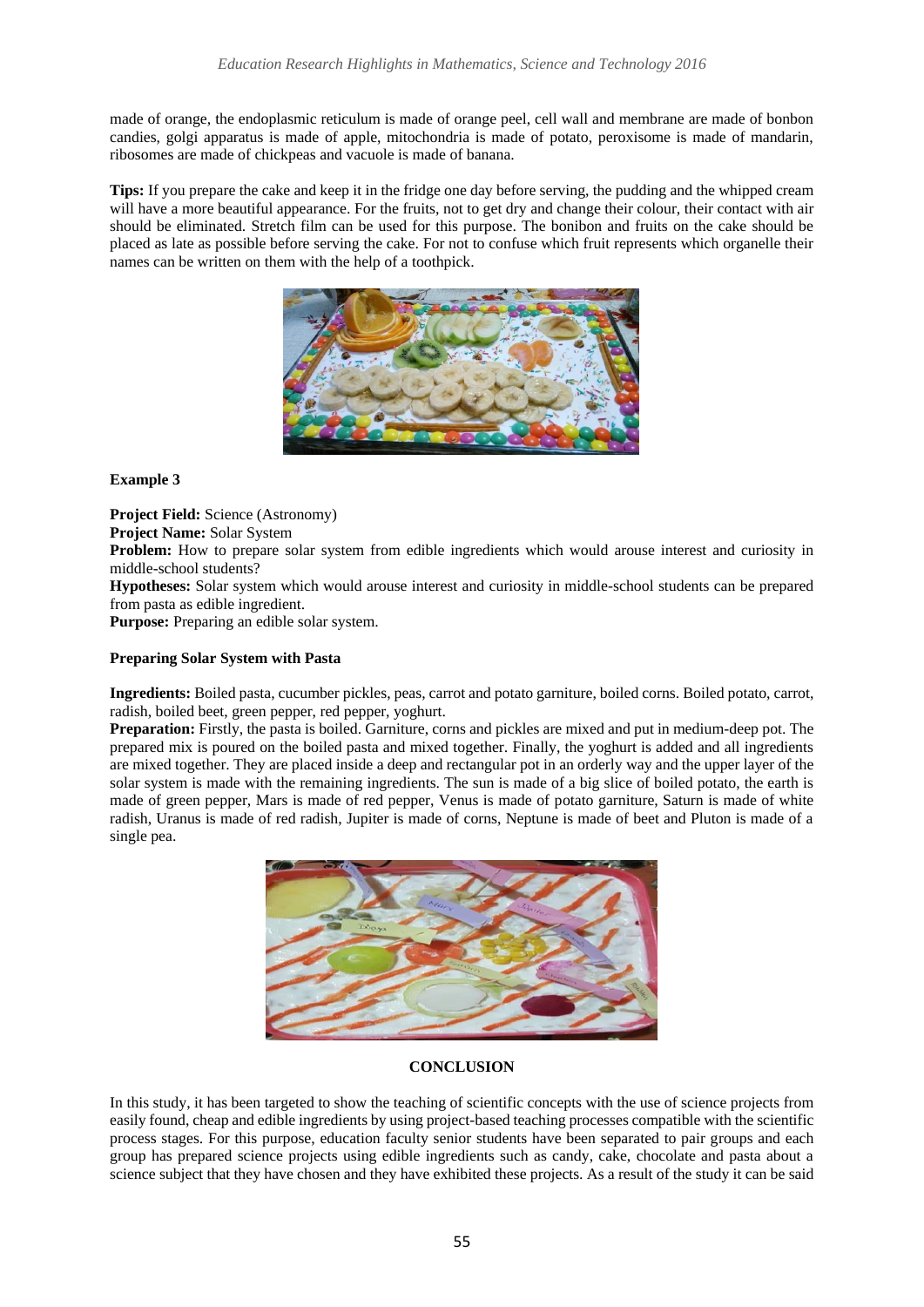that the projects related to scientific concepts from edible ingredients have been successfully developed and that the students could complete the projects successfully in accordance with their purposes. The fact that this kind of projects can be prepared from edible ingredients which can be accessed easily and in a cheap way can be thought as a different project method. The students have chosen their project topics on their own and prepared their projects using different methods in consideration of their possibilities and situations. It has been observed that the female students generally prepared the ingredients on their own and the male students mostly preferred to use ready ingredients or had the material done by others. It can be asserted that such kind of projects challenges the imagination of the students and improves their creativity. It is observed that the motivations of the students increase with this kind of projects with reactions regarding their presentation of the projects and the following eating activity despite the small problems experienced during the preparation. One of the most striking results about edible projects is that the students not only use the scientific processes and challenges their creativity but also enjoy the project processes while trying to prepare edible projects as a solution to a problem. The presentation of projects and the following tasting of the projects and the comparisons made between the projects have added entertainment and excitement to the study. In conclusion, it can be said that the students have used scientific process skills, their scientific creativity has improved, their interest, curiosity and motivations have increased and especially that they have enjoyed while preparing the edible science projects. It has been observed that tasting the models that they have prepared following the presentation of the projects and sharing these with the other students have resulted in attracting more attention as compared to other projects. The study by Keser (2008) also suggests that project-based teaching applications have positive impact on success, attitude and permanent learning in Science education. It has been observed that the awareness of scientific concepts in students have increased during the preparation and exhibition of the projects. The study by Acaray (2014) also suggests that the project-based teaching applications have increased the awareness of students about the subject. Some teacher candidates have indicated that they noticed that they had misunderstandings and lack of understanding about the project subject and they have corrected these in this process. According to the results of the experimental study by Yılmaz (2015), project-based teaching applications have positively influenced the academic success of the students according to the control group. Also, there are many studies supporting this conclusion (Morgil, Yılmaz and Cingör, 2002; Yavuz, 2006; Erdoğan, 2007; Cam, 2013, Han, Capraro and Capraro, 2015).

This study is expected to contribute to the related literature and to be one of the first studies analysing the edible science projects as an innovative approach with the potential of being used as a teaching material as well as being one of the projects which the primary school students can prepare within the science class. The introduction and dissemination of these projects which are implemented for the increase of such kind of projects and their use in all grades of education are quite important.

#### **SUGGESTIONS**

It is thought that the dissemination of this kind of projects in all stages of education could revive and add entertainment to activities such as science festivals in the middle-schools and that they could increase interest, curiosity and motivation of the students. The implementation of this kind of projects in middle-schools is also possible. However, as it is a cooking activity it can be planned in a way that the parents also participate. It can also be said that there could be more opportunity for the school, the family and the students to socialise in this way.

#### **REFERENCES**

- Acaray, C. (2014). *Fen ve teknoloji öğretiminde proje tabanlı öğrenme yönteminin çevre bilgisine ve enerji farkındalığına etkisi*. Unpublished Master's Thesis, Gaziosmanpaşa University, Institute of Education, Tokat. Cam, Ç. (2013). *Genel Kimya dersinde proje tabanlı öğrenme yönteminin öğrenci başarısına etkisi*. Unpublished
- Master's Thesis, Dokuz Eylül University, Institute of Education, İzmir.
- David, J. (2008). What research says about project-based learning? *Educational Leadership, 65*, 80-82. Erdoğan, G. (2007). *Çevre eğitiminde küresel ısınma konusunun öğrenilmesinde proje tabanlı öğrenmenin etkisi.*
- Unpublished Master's Thesis, Zonguldak Karaelmas University, Institute of Social Sciences.
- Erdoğan, I. (2012). The Effect Of Project Based Learning Approach On Achivement And Perception About Learning Environment. *Sakarya University Journal of Education, 2(3),* 21-33.
- Fen Bilimleri Öğretim Programı (2013). *İlköğretim Kurumları Fen Bilimleri Dersi (3, 4, 5, 6, 7 ve 8. Sınıflar) Öğretim Programı.* Erişim: http://ttkb.meb.gov.tr/www/guncellenen-ogretim-programlari/icerik/15.
- Han, S., Capraro, R., & Capraro, M. M. (2015). How science, technology, engineering, and mathematics (STEM) project-based learning (PBL) affects high, middle, and low achievers differently: The impact of student factors on achievement. *International Journal of Science and Mathematics Education, 13(5),* 1089-1113.
- Hung, C. M., Hwang, G. J., & Huang, I. (2012). A Project-based Digital Storytelling Approach for Improving Students' Learning Motivation, Problem-Solving Competence and Learning Achievement. *Educational Technology & Society, 15(4),* 368-379.